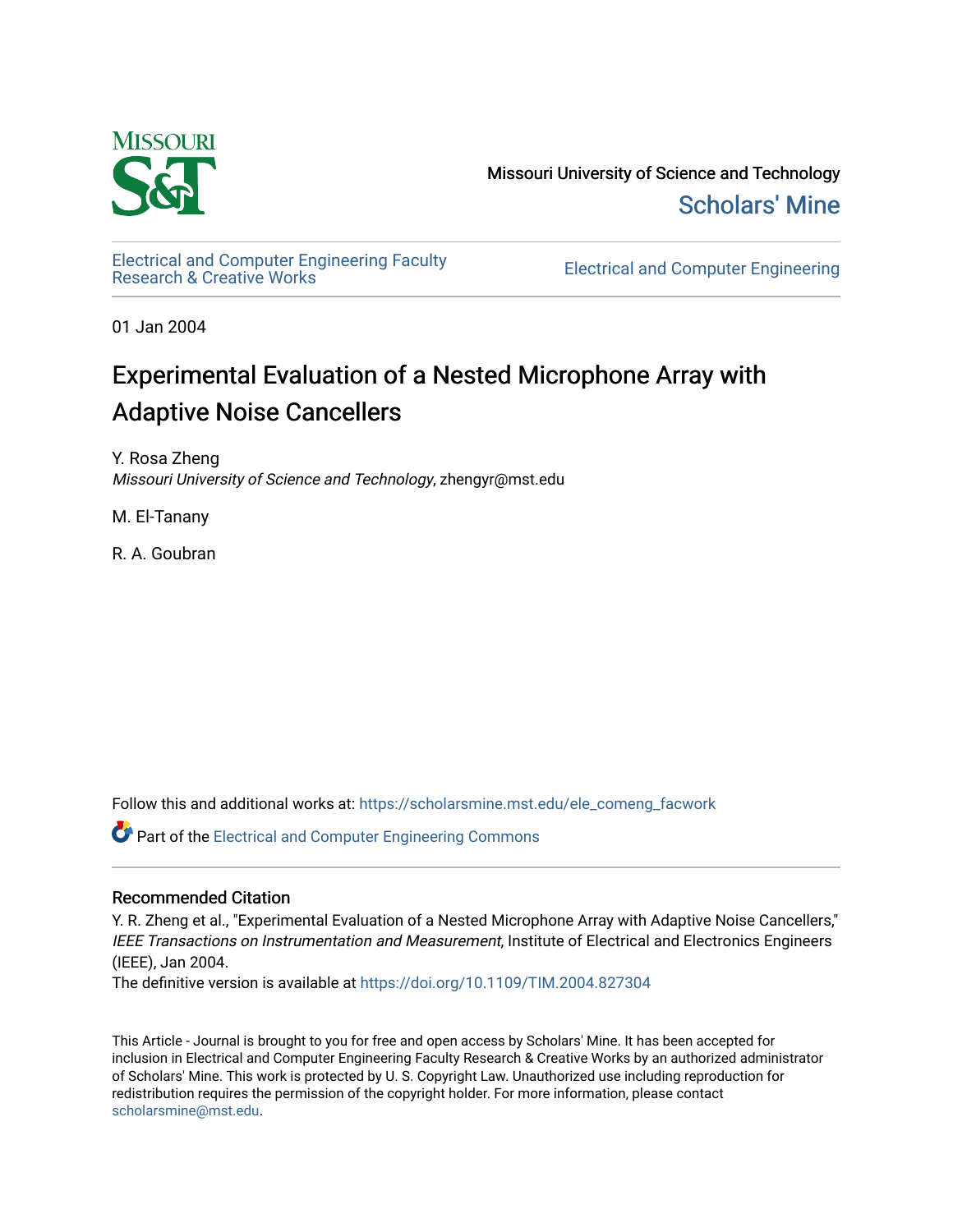# Experimental Evaluation of a Nested Microphone Array With Adaptive Noise Cancellers

Yahong R. Zheng, Rafik A. Goubran*, Member, IEEE*, and Mohamed El-Tanany

*Abstract—***This paper proposes a near-field broadband adaptive beamforming scheme for intelligent computer telephony and teleconferencing applications, namely the nested microphone array with adaptive noise canceller (NMA-ANC). The NMA-ANC scheme incorporates an harmonically nested array with a nonuniformly subbanded multirate filter bank. Each subband array employs several near-field delay-filter-and-sum beamformers and an adaptive noise canceller (ANC). The proposed NMA-ANC is evaluated via a noise rejection experiment and dereverberation experiment performed in an anechoic chamber and a real conference room, respectively. The experiment data are recorded by a multichannel digital recording system developed using commercial off-the-shelf (COTS) equipments. A perceptual analysis/measurement system (PAMS) test is also carried out using a COTS digital speech level analyzer. The results of the experimental evaluation and PAMS test show that the proposed NMA-ANC scheme is able to improve the sound quality by adaptively rejecting multiple interfering signals and attenuating the reverberant noises and avoiding the desired signal cancellation.**

*Index Terms—***Adaptive noise canceller, broadband beamforming, dereverberation, interference rejection, multichannel digital recording, near-field beamforming, nested microphone array (NMA), subband multirate systems.**

#### I. INTRODUCTION

**I** NTELLIGENT teleconferencing and computer telephony<br>are the emerging communication systems involving in-<br>talligent multiple express and naturaling [1]. These systems telligent multiple sensors and networking [\[1](#page-9-0)]. These systems generally employ multiple video cameras and microphone arrays. The multisensor system is expected to interact with the unknown environment, learn to configure its own model of the surroundings, and operate itself without complete control of a human operator [\[2](#page-9-0)]. This means that the system will be able to adaptively monitor the sound sources in the room, track the desired talker, and control the camera to the desired scene [\[3](#page-9-0)].

Microphone arrays play important roles in these intelligent communication systems. They provide hands-free auditory data acquisition. Array processing of the received data falls into two basic categories. One is beamforming, which enhances the quality of the desired sound signal and suppresses the interfering signals and environmental noises. Another is source

Y. R. Zheng is with the Department of Electrical and Computer Engineering, University of Missouri-Columbia, Columbia, MO 65211 USA (e-mail: zhengyr@missouri.edu).

Digital Object Identifier 10.1109/TIM.2004.827304

localization and tracking, which guides the video cameras and the microphone beamformers to pick up the desired signal sources. These two types of microphone array processing may be utilized in several layers of multisensor fusion and integration [\[2](#page-9-0)].

This paper focuses on microphone array beamforming for speech quality enhancement. The technical challenges involved in microphone array beamforming are three-fold. First, broadband beamforming is required because speech and audio signals are broadband signals with high degrees of nonstationarity. Broadband beamformers are difficult to design due to the frequency dependent array properties [\[4](#page-9-0)]. Second, near-field beamforming is needed because the signal sources are generally located within the near field of the array aperture. This means that the simplified far field assumption is not valid and it can cause severe degradation of the array performance in the near-field scenario [[5\]](#page-9-0). The curvature of the signal propagation has to be taken into account which requires near-field beamforming techniques. The third challenge is the desired signal cancellation phenomena [[6\]](#page-9-0) encountered by adaptive beamforming in reverberant environments. Conventional adaptive beamformers would cancel the desired signal at their output due to the high correlation of the desired direct path signal and the reflected multipath signals.

As a compromise solution to the three technical challenges, we have proposed a multirate subband beamformer in previous works [\[8](#page-9-0)]–[[10\]](#page-9-0). It incorporates a harmonically nested array with a nonuniformly subbanded multirate filter bank. Each subband employs an octave-band adaptive beamformer designed and implemented by a generalized sidelobe canceller (GSC) [\[9](#page-9-0)]. In this paper, we replace the adaptive GSC beamformer of each subband by a switched-beam adaptive noise canceller (ANC). The switched-beam ANC consists of several near-field delay-filter-and-sum (DFS) beamformers followed by a conventional ANC. The resulting system is called the nested microphone array with adaptive noise cancellers (NMA-ANC). The advantages of the NMA-ANC scheme include the better robustness against location errors, higher interference rejection performance, and easier mitigation of the desired signal cancellation in reverberant environments [[11\]](#page-9-0). The robustness against location error is critical for practical implementations because the localization of the sound source is generally accurate only within a couple of degrees [[7\]](#page-9-0).

This paper also evaluates the performances of the NMA-ANC using the experimental data recorded in an anechoic chamber and a real conference room. Several near-field signal sources are recorded by a multichannel digital recording system. The experimental results show that the NMA-ANC achieves high noise

Manuscript received July 1, 2002; revised January 28, 2004. This work was supported in part by the Natural Sciences and Engineering Research Council (NSERC) of Canada and in part by Communications and Information Technology Ontario (CITO), Canada.

R. A Goubran and M. El-Tanany are with the Department of Systems and Computer Engineering, Carleton University, Ottawa, ON K1S 5B6, Canada.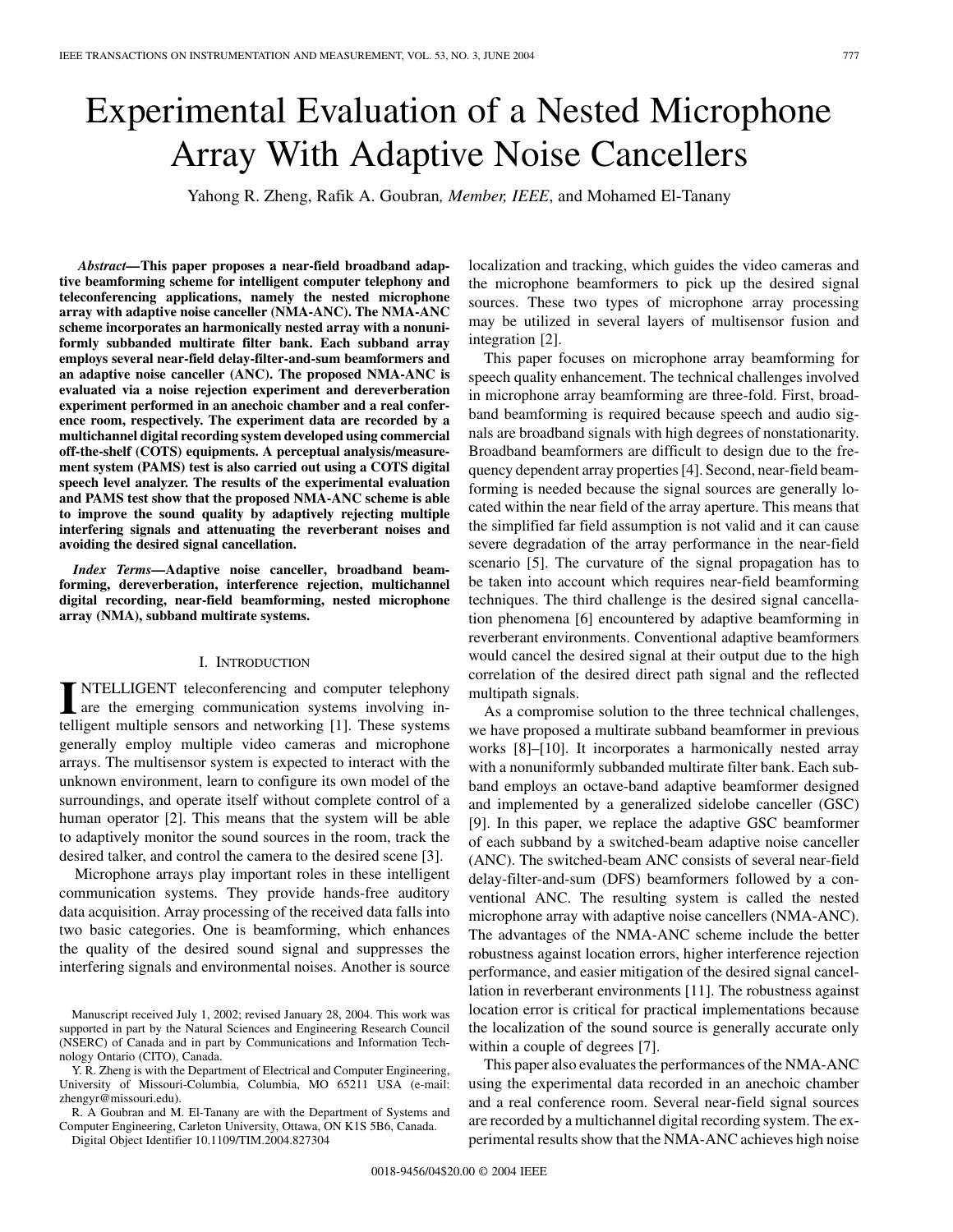

Fig. 1. Structure of the NMA with ANC (NMA-ANC). The 11-element microphone array is grouped into four subarrays, each having five elements and covering an octave subband. The structure of the switched-beam ANC used in each subarray is detailed in Fig. 5.

reduction (NR) factor and de-reverberation gain. A perceptual analysis/measurement system (PAMS) test is also included to verify the experimental results.

The rest of this paper is organized as follows. Section II introduces the structure of the NMA-ANC, and its design and implementation for wideband computer telephony. Section III describes the experimental equipment, measurement procedures, and environments. Section IV presents the data processing techniques and the performances of the NMA-ANC in terms of interference rejection and de-reverberation. Section V draws the conclusion.

#### II. NESTED MICROPHONE ARRAY ANC

The general structure of the NMA-ANC is depicted in Fig. 1. It consists of a nested microphone array grouped into several subarrays, an analysis filter bank with a down sampler for each subband, a switched-beam ANC for each subband, and an up sampler for each subband, and a synthesis filter bank. Signals received by the nested array elements are sampled at a high frequency  $F_s$ . The sampled data are grouped into several subarrays. Each subarray is processed by its corresponding analysis filter  $H_i(z)(i = 1, 2, \ldots)$ , and then decimated by the down sampler  $D_i$ . After the decimation, the switched-beam ANC of each subarray operates at a lower sampling rate  $F_i$ , where  $F_i = F_s/D_i$ . The ANCs' outputs are interpolated by the up-samplers  $I_i$  and combined via the synthesis filters  $G_i(z)$ .

The general structure of the NMA-ANC is now applied to the wideband telephony or teleconferencing with specific design and implementations. The following subsections provide the details of the nested array, the analysis and synthesis filters, and the switched-beam ANC.

#### *A. Harmonically-Nested Array*

The wideband telephony utilizes the frequency band of [50, 7000] Hz and the sampling frequency of  $F_s = 16$  kHz, according to the G.722 standard [[12\]](#page-9-0). The harmonically nested array is designed to cover the frequency range  $B=[50, 7200]$  Hz. It is composed of four equispaced linear subarrays, each having  $M = 5$  elements, as shown in Fig. 2. Subarray1 is designed for the highest frequency range [3600, 7200] Hz. The inter-element spacing is  $d = 2.4$  cm, which is less than half the wavelength of the high frequency edge. Subarray2 is designed for the frequency range [1800, 3600] Hz with inter-element spacing being  $2d$ . Subarray1 is nested within Subarray2 with  $(M + 1)/2$  superimposed elements, assuming  $M$  is odd. Subarray3 is designed similarly to cover the subband  $B_3 = [900, 1800]$  Hz with inter-element spacing of 4d. Subarray4 covers the remaining subband  $B_4 = [50, 900]$  Hz with inter-element spacing of  $8d$ . The compound nested array has a total of 11 elements with a total size of 76.8 cm. If larger array size and system complexity are allowed, more subarrays may be added to further enhance the performance of the low subband. In practice, the system of four subarrays provides satisfactory performance with a reasonable complexity.

#### *B. Multirate Filter Bank*

Each subarray requires an analysis filter and a synthesis filter to avoid aliasing and imaging. With smaller bandwidth covered by each subarray, temporal multirate sampling is incorporated with the nested array via down-samplers and up-samplers. The analysis filters  $H_i(z)$  and the down-samplers  $D_i$  can be implemented by a multistage tree structure, as depicted in Fig. 3(a). Each stage of the tree consists of a high-pass filter  $HP_i(z)$ , a low-pass filter  $LP_i(z)$  and down-samplers. The high-pass and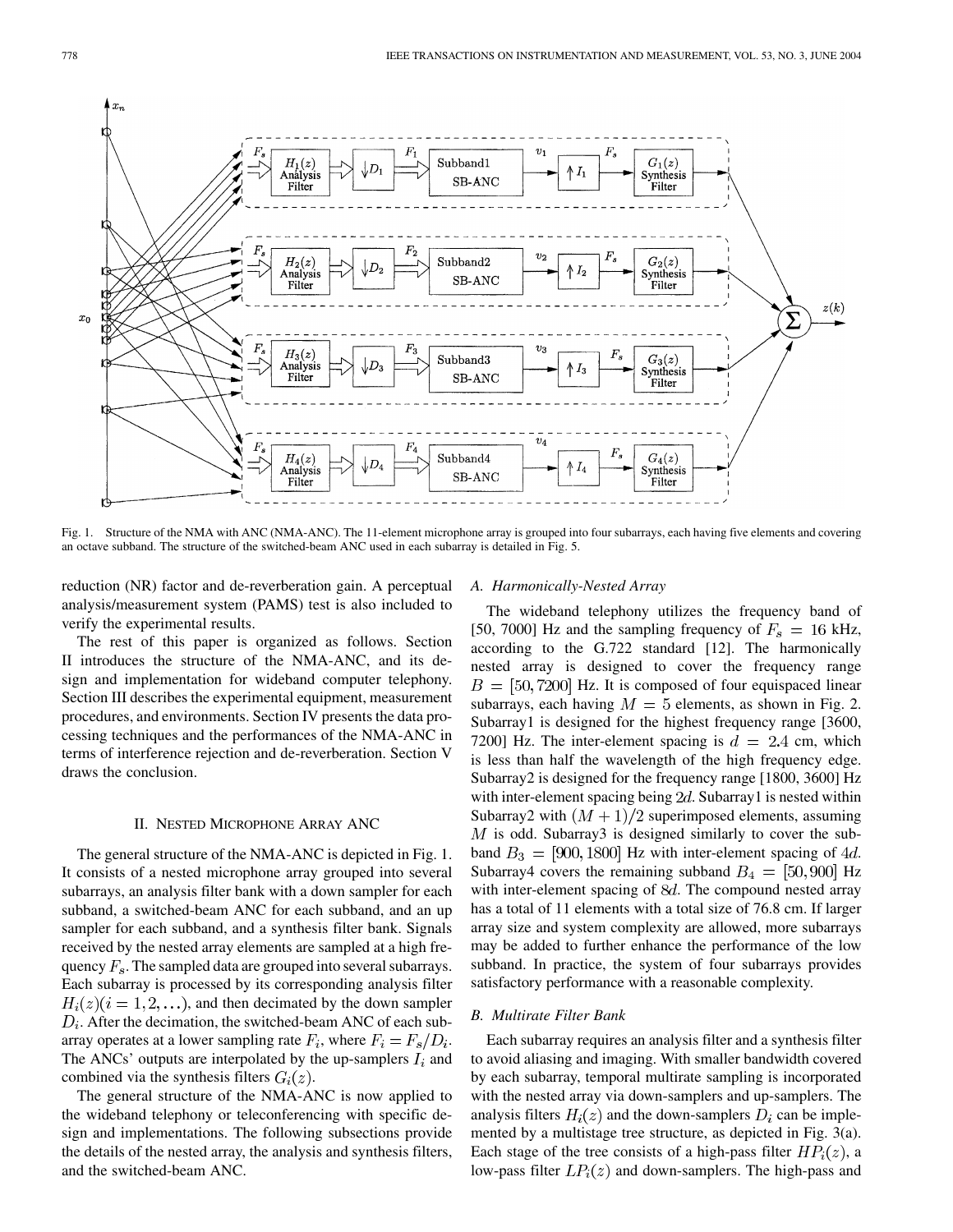

Fig. 2. Super-imposed configuration of the 11-element harmonically nested array.



Fig. 3. Tree-structured analysis and synthesis filters for noncritical sampling multirate subband systems. (a) Analysis filter. (b) Synthesis filter.

low-pass filters are related to the parallel filters  $H_i(z)$  in Fig. 1 as

$$
H_1(z) = HP_1(z)
$$
  
\n
$$
H_2(z) = LP_1(z) * HP_2(z^2)
$$
  
\n
$$
H_3(z) = LP_1(z) * LP_2(z^2) * HP_3(z^4)
$$
  
\n
$$
H_4(z) = LP_1(z) * LP_2(z^2) * LP_3(z^4).
$$
 (1)

The synthesis filters  $G_i(z)$  are the mirror images of the analysis filters and can also be implemented by a tree structure, as shown in Fig. 3(b).

In each stage of the tree, a 49-tap high-pass filter and a 49-tap low-pass FIR filter are designed by Remez method. The equivalent parallel filters have a stop band attenuation of 60 dB and the normalized transition band of 0.0625. The frequency responses of the analysis filters are shown in Fig. 4.

#### *C. Switched-Beam ANC*

The switched-beam ANC used in each subband array is illustrated in Fig. 5. It consists of three functional blocks: the array



Fig. 4. Frequency response of the analysis filter bank.

beamformers, the switches, and the ANC. The signals received at the  $M$ -element array are fed into several predesigned beamformers. Each beamformer focuses at a separate spatial location without adapting to the signal environment. The switches select the desired beam as the primary channel and other beams as the auxiliary channels for the ANC. The ANC is a standard adaptive filter which adaptively cancels the noise components in the primary channel and tries to achieve a higher signal-to-interference-and-noise ratio (SINR) at the output.

As an example, three near-field DFS beamformers are predesigned to focus at  $\mathbf{x}_{S1}$  = (0.6 m, 90°),  $\mathbf{x}_{S2}$  =  $(1.0 \text{ m}, 50^{\circ})$ ,  $\mathbf{x}_{S3} = (1.0 \text{ m}, 120^{\circ})$ , respectively, where the spherical coordinates are defined such that the origin is at the array phase center and the array axis is at  $0^\circ$ . Each DFS beamformer had 16 tap per element. The array responses are plotted in Fig. 6 at the four in-band frequencies 500, 1800, 3500, and 6800 Hz.

The beamformers are followed by the ANC with two auxiliary channels. Each auxiliary channel of the ANC uses 32 adaptive taps. The delay in the primary channel is set to  $Q = 16$ .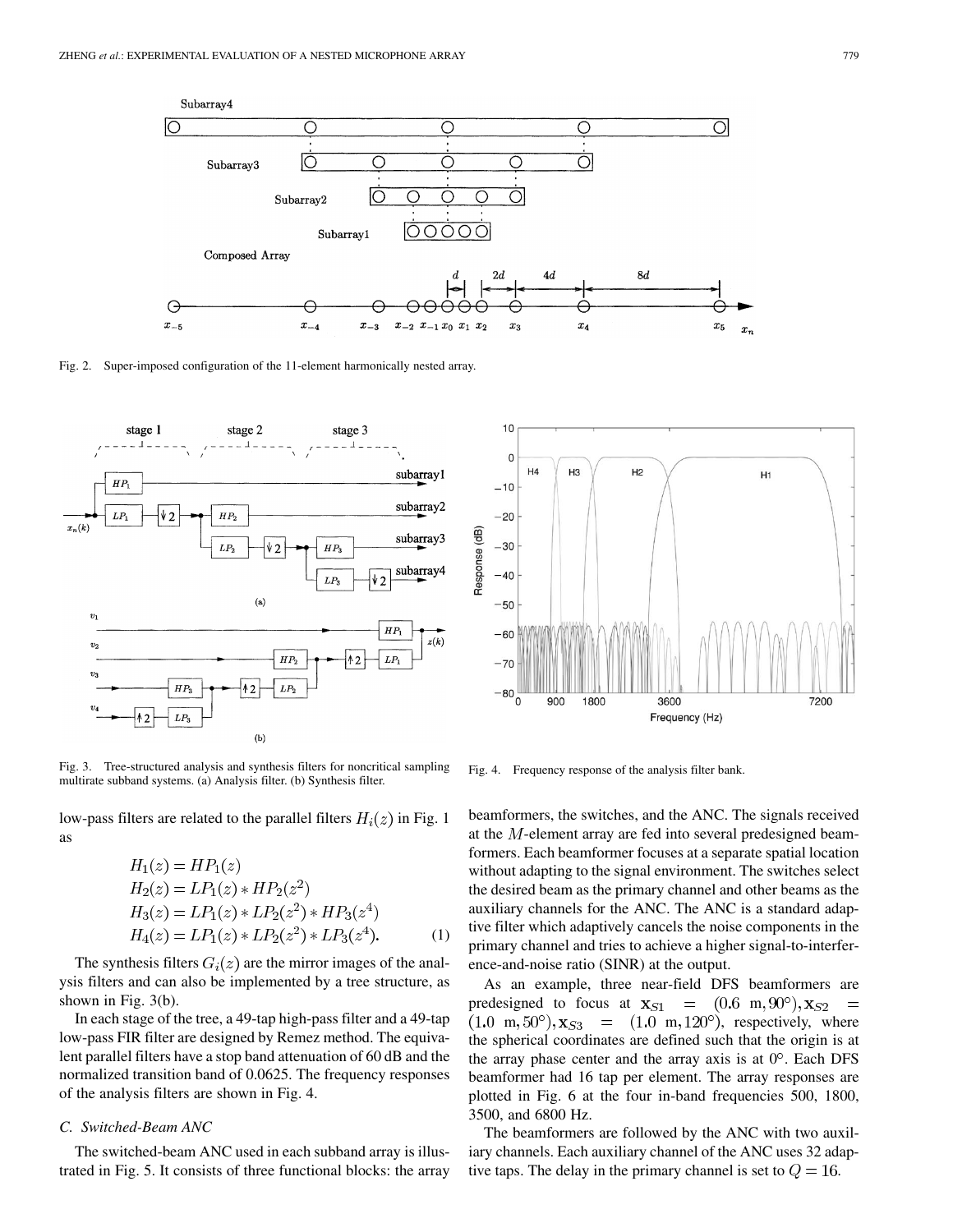**DFS** Beam  $u_1$ Primary channel  $u_d(k)$  $\subset$  $#1$  $\overline{z}$  $v(k)$  $C_1$  $\frac{u_2}{\zeta}$ **Auxiliary channels** Switches **DFS** Beam Í  $#2$  $\mathbf{u}_\mathbf{a}(k)$  $u_z(k)$  $\mathbf{W}_\mathbf{a}(k)$  $\int_{}^{}C_2$  $\vdots$  $e(k)$ DFS Beam Adaptive u<br>C  $\vdots$ Algorithm #P  $\big\uparrow_{C_P}$ Array Beamformers Adaptive Noise Canceler

Fig. 5. Structure of the switched-beam adaptive noise canceller (SB-ANC).

#### III. DESCRIPTION OF THE EXPERIMENTS

#### *A. Measurement Apparatus*

A multichannel audio recording system, as shown in Fig. 7, was used for microphone array recordings. The system consisted of two parts: the generator and the recorder. The generator used a compact disk (CD) player to produce the sound sources. The recorder consisted of high quality microphones, multichannel preamplifiers, multichannel A/D converters, and a personal computer. The details of the apparatus are listed in Table I. All apparatus are commercial off-the-shelf (COTS) products.

The "clean" sound source was recorded on a CD recordable disk. The signal source was 16-bit PCM waveform sampled at 44.1 kHz. The length of the signal source was approximately 2 min. It consisted of segments of white noise, a cue frame, male speech, female speech and music clippings. Each segment of the signal was separated by 4 s of silence so it could be easily extracted from the recorded data. The white noise segment at the beginning of the signal source was sufficiently long to allow manual operation of the play and record buttons of the CD player. The cue frame was designed for synchronization of nonsimultaneously recorded data. It consisted of three single frequency tones of 300 Hz, 3.0 kHz, and 7.0 kHz. Each single tone had a length of 0.2 s. The speech and music segments were broadband signals originally sampled at 16 kHz or higher. They were resampled to 44.1 kHz for recording onto the CD disk.

The microphones were omni-directional condenser microphones possessing a flat frequency response from 50 Hz to 15 kHz. They were mounted on a plywood board with the nested array geometry as shown in Fig. 2. There were a total of 11 microphones nested into four subarrays each having five elements. The inter-element spacings of the four subarrays were 2.4, 4.8, 9.6, and 19.2 cm, respectively. The total size of the nested microphone array was 76.8 cm.

Other apparatus were mounted on a metal equipment rack. The multichannel preamplifier had eight mono inputs for microphones with 70-dB gain range. Each input channel had a filter with the low cutoff frequency at 100 Hz. The MIDIMAN digital recording system [\[13](#page-9-0)] was configured as a PCI host card plus an external rack-mount unit, which housed the A/D (and D/A) converters. It had eight data channels with word length and sampling rates up to 24-bit/96 kHz. A/D converters had a high dynamic range (A-weighted measured) of 109 dB, and low distortion (measured THD@0 dBFS) of less than 0.001. The PCI host card of the MIDIMAN digital recording system was installed in the personal computer. A multichannel recording software was also installed and configured in the personal computer for eight-channel digital recording.

After the setup of the equipment, channel calibration was performed for each microphone channel by adjusting the gain of the preamplifier. The calibration ensured that no amplitude clipping occurred and the gains of the received signals were accurate within 0.25 dB.

#### *B. Measurement Procedures and Environments*

The experiments were performed in an anechoic chamber and a small conference room, respectively. The source CD was played back at several locations and the microphone recordings were done separately for each location. The data were recorded in 16 bit PCM format with a rate of 48 000 samples per second.

Multiple runs of recording were required for each location because our recording equipment had only eight channels available and the 11-element array could not be recorded simultaneously. Each recording run used seven channels to simultaneously record the seven elements of two adjacent subarrays—the first recording run for the seven elements of Subarray1 and Subarray2, the second run for Subarray2 and Subarray3, and the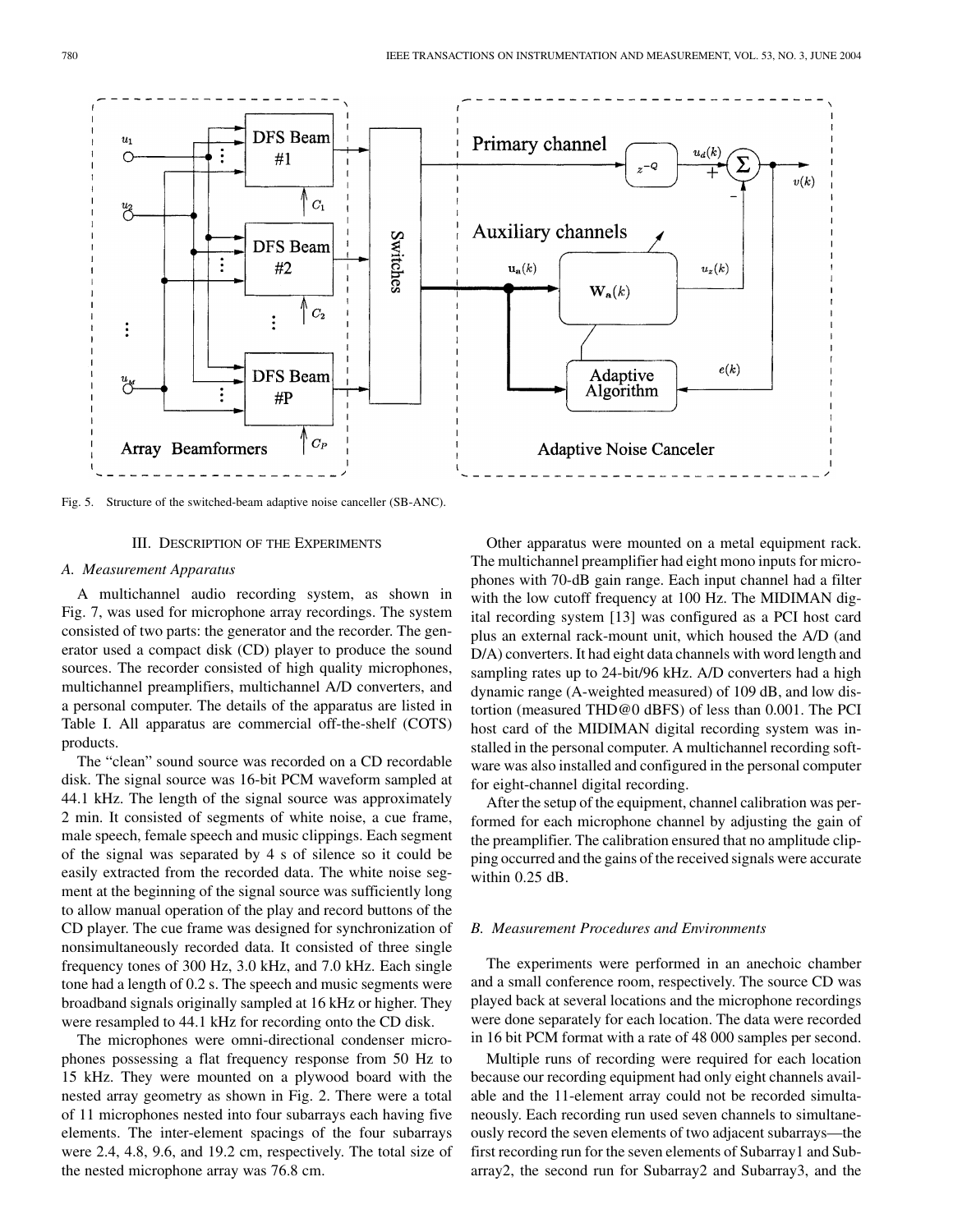

Fig. 6. Three predesigned DFS beams of the NMA-ANC plotted at the four in-band frequencies 500, 1800, 3500, and 6800 Hz. (a) Beamformer1 focusing at  $\mathbf{x}_{S1} = (0.6 \text{ m}, 90^{\circ}),$  (b) Beamformer2 focusing at  $\mathbf{x}_{S2} = (10 \text{ m}, 50^{\circ}),$  and (c) Beamformer3 focusing at  $\mathbf{x}_{S3} = (10 \text{ m}, 120^{\circ}).$ 

third run for Subarray3 and Subarray4. The second run was redundant but it turned out to be very helpful in case there were damaged data in the other two runs. It also helped with the cuing or synchronization of the multiple runs.

The multiple recording runs were not synchronized due to the nonsynchronized manual operation of the play and record buttons. The synchronization was carried out after the recording by identifying and aligning the cue frames of the recorded data of the superimposed microphone elements. After the synchronization, the recorded data were down sampled to 16 kHz.

Two experiments were carried out at Carleton University. One was the noise rejection experiment in an anechoic chamber and other was the de-reverberation experiment in a real conference room. When the experiment was performed in the anechoic chamber, the equipment rack was placed outside of the anechoic chamber while the microphone array and the loudspeaker were inside the anechoic chamber. The connection cables run through a small hole on a wall of the chamber and it was covered by sound absorbing forms. The sound source CD was played back at several locations in front of the array, as shown in Fig. 8. A Cartesian coordinate system was defined such that the array center was at the origin and the elements laid along the x axis. The sound sources were on the  $x-y$  plane with their Cartesian coordinates being (0, 0.60, 0), (0.55, 0.89, 0) and  $(-0.59, 0.80, 0)$ , respectively. Their corresponding spherical coordinates were  $(0.6, 90^{\circ}, 90^{\circ})$ ,  $(1.05, 58.4^{\circ}, 90^{\circ})$ , and  $(0.99, 126.4^{\circ}, 90^{\circ})$ , respectively. All distances were in meters.

Second, the recordings were performed in a small conference room with strong reverberation. The size of the room was  $5.0 \times 3.8 \times 3.5$  m. The room was constructed with double plaster board walls, cement floor with linoleum tiles, acoustic tile drop ceiling below a corrugated steel roof, and a double wooden door. There were a square table and six padded chairs in the middle of the room, as shown in Fig. 9. The equipment rack stood in a corner of the room beside the door. The microphone array was placed on a desk in another corner of the room. The phase center of the array was located at 1 m away from the floor and the two walls. The angle between the array axis and the walls was  $\beta = 45^{\circ}$ . The sound source was located 0.6 m away from the array center on the  $y$  axis. The background noise level in the room was low compared to a typical office environment. Consequently, these recordings were suitable for examination of the beamformer's de-reverberation performance.

#### IV. DATA ANALYSIS AND RESULTS

#### *A. Noise Reduction Performance*

The recordings made in the anechoic chamber were used for evaluation of the interference rejection performance. The desired signal  $S1$  was a female speech located at  $(0, 0.60, 0)$  in the Cartesian coordinate system. Two interfering signals  $S2$  and  $S3$ were, respectively, a mix of male speech segments and female speech segments at (0.55, 0.89, 0), and a music signal located at  $(-0.59, 0.80, 0)$ . The interfering female speech and the desired female speech were generated from different talkers. Each signal was 18 s in length and the sampling rate was 16 kHz.

The speech signals were some English sentences as follows.

• S1: "Welcome to the Code Composer Studio multimedia tutorial. This tutorial has been created to show developers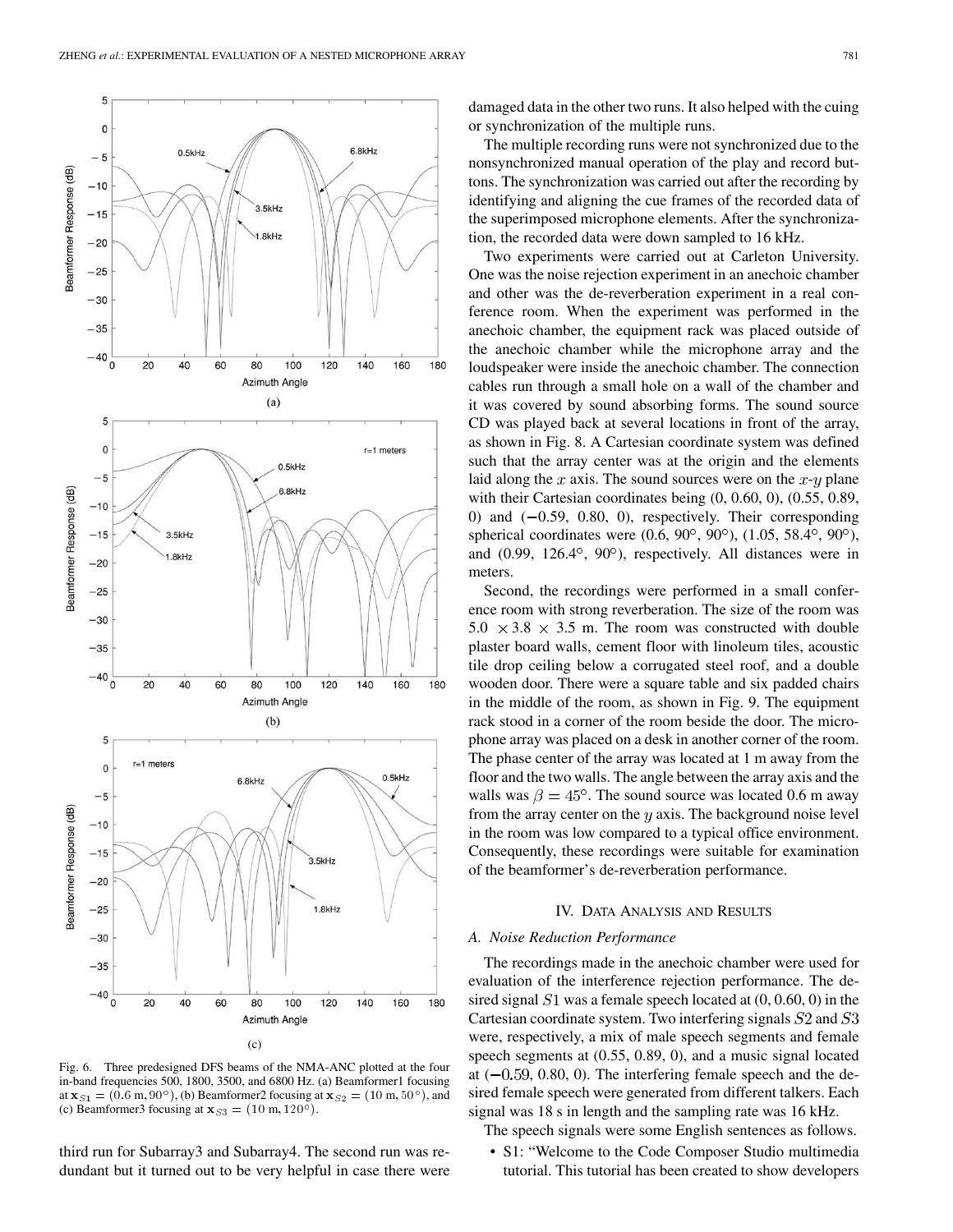

Fig. 7. Multichannel digital recording system for microphone array experiments. A MIDIMAN digital recording card is installed in the personal computer.

|                   | Manufacturer   | Model              | Description                   |  |
|-------------------|----------------|--------------------|-------------------------------|--|
| CD Player         | <b>TASCAM</b>  | $CD-150$           | Compact Disk Player           |  |
| Loudspeaker       | TANNOV         | <b>REVEAL</b>      | Omni-directional              |  |
| Microphone        | AUDIO-TECHNICA | AT803b or AT831    | Miniature Condenser           |  |
| Pre-Amplifier     | ALLEN & HEATH  | MixWizard WZ12:2DX | 12-ch Pre-Amp                 |  |
| $A/D$ Converter   | MIDIMAN        | Delta 1010         | 8-ch Digital Recording System |  |
| Personal Computer | Dell           | Pentium 300MHz     | Microsoft WIN98, 128MB RAM    |  |

TABLE I EXPERIMENTAL APPARATUS



Fig. 8. Signal source locations of the noise rejection experiment in the anechoic chamber.

how to utilize a few of the Code Composer Studio's key features. It is complementary to the tutorial found both in the on-line help and as a pdf file located on the program CD-ROM (female 1)."

• S2: "Incoming file transfer (male)"; "Incoming chat request (male)"; "This is the speaker and sound card test for the Intel configuration wizard. As you listen to this recording, adjust the volume to a comfortable level using the configuration wizard slider bar (female 2)."

The three signals were received by the array separately. They were scaled to have the same power at the array's phase center then mixed together. Uncorrelated white noises were also added to each element with  $-20$  dB power with respect to the signals. The power spectrum densities (PSD) of the input signals are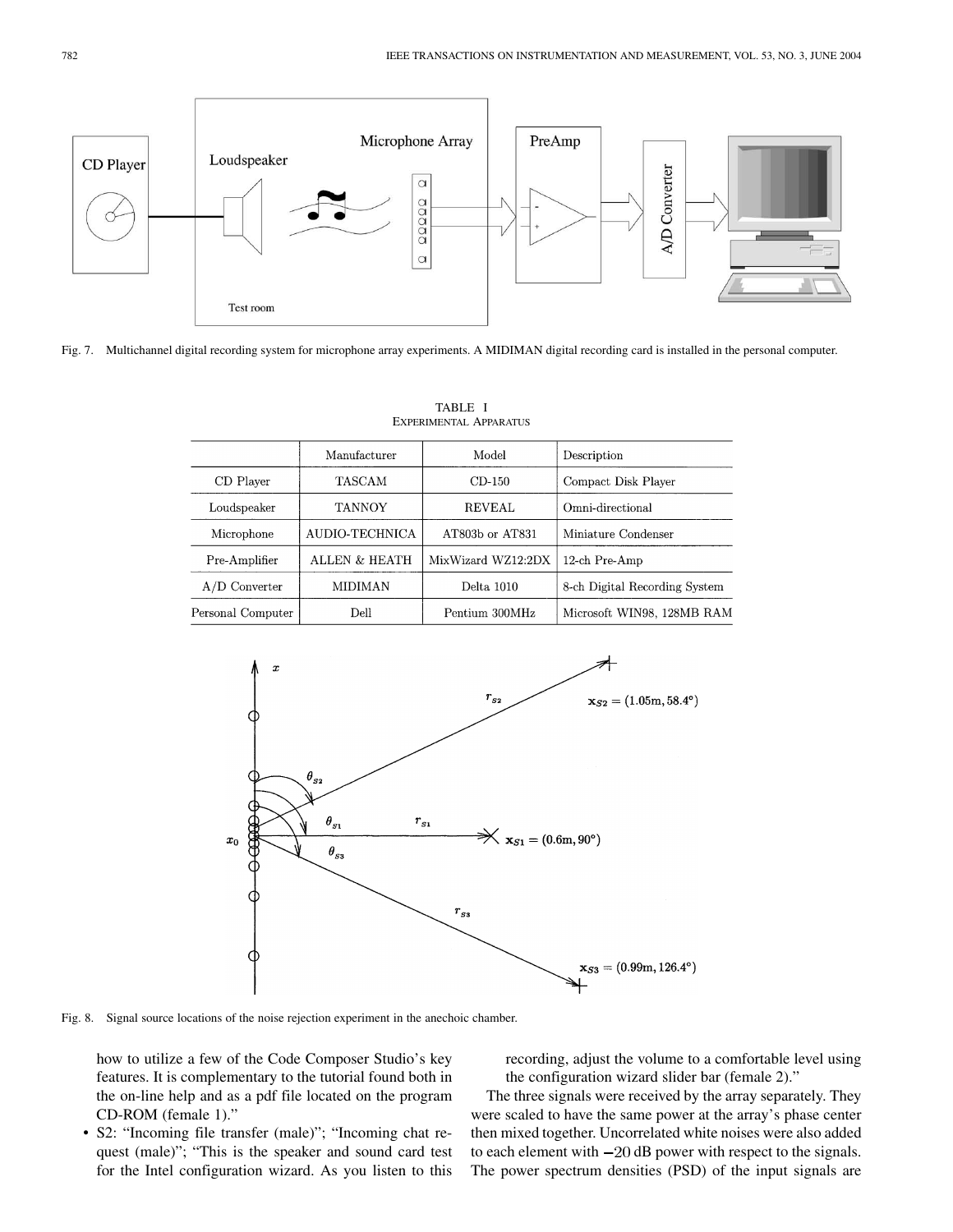

Fig. 9. Experiment setups of the conference room.



Fig. 10. Power spectral density of the three audio inputs and the array output, where S1 is the desired signal and S2 and S3 are the interfering signals.

shown in Fig. 10. The two speech signals  $(S1 \text{ and } S2)$  had energies concentrated in the low frequency band, while the music signal  $(S3)$  had high energies spread in the lowest subband and the highest subband. The input SINR's of the subbanded signals were not the same in every subband.

The three input signal sources were fed into the adaptive NMA-ANC simultaneously. The adaptation of each subband ANC was controlled by a simple [voice activity detector (VAD)]. The VAD estimated the power of the desired signal  $S1$  in every frame of several hundred samples and selected a threshold according to the subband signal energy. If the estimated power was above the threshold, then the VAD was on and the adaptation of the ANC was stopped. If the VAD was off, then the ANC would adapt to the signal inputs. The Normalized Least Mean Square (NLMS) algorithm was used for the ANC with the step size  $\mu = 0.02$ . The adaptation was converged within 10 s of the signal input. This duration corresponded to  $16 \times 10^4$  samples in Subarray1 (the highest frequency band), or  $8 \times 10^4$  samples in Subarray2, or  $4 \times 10^4$ samples in Subarray3, or  $2 \times 10^4$  samples in Subarray4 (the lowest frequency band). The output power and SINR were computed using the data after the convergence. The results were listed in Table II. The compound NMA-ANC achieved a SINR of 23.9 dB at the output, and a NR of about 26.4 dB.

The PSD of the NMA-ANC output is shown in Fig. 10. The output PSD was very close to that of the desired input  $S1$ . The difference between the output PSD and the desired signal PSD was the contribution of the interference power. It was very small indicating that high noise reduction factor was achieved. The experimental results verified that the design of the robust NMA-ANC beamformer was successful.

#### *B. Dereverberation Performance*

The recordings made in the conference room were used for the de-reverberation performance evaluation. The signal source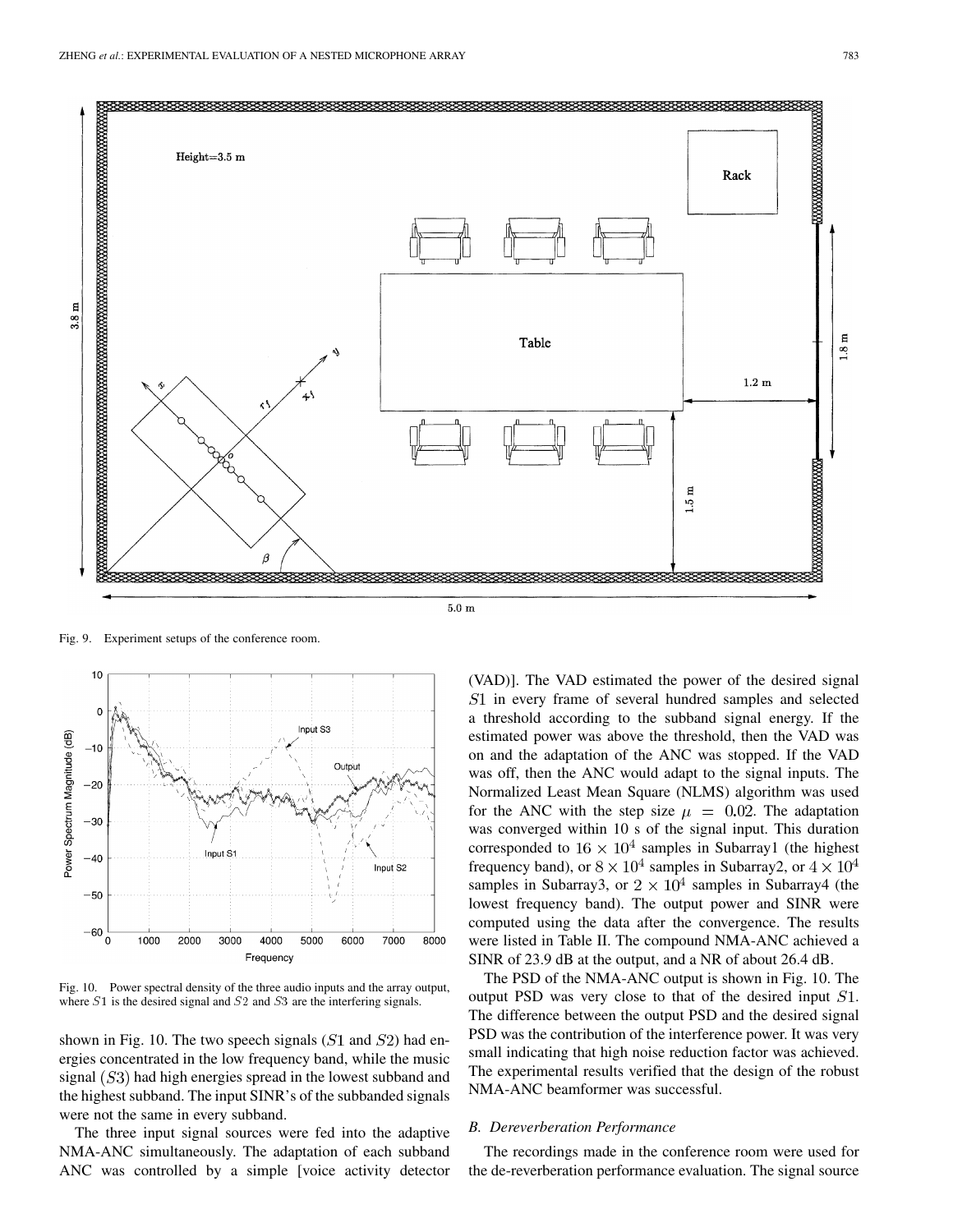TABLE II SINR OF THE NMA-ANC AND ITS SUBBANDS EVALUATED BY THE NOISE REJECTION EXPERIMENTAL DATA

|                                        | BF Input  | ANC Input        | <b>ANC</b> Output |
|----------------------------------------|-----------|------------------|-------------------|
| Subband $B_1 = [3.6, 7.2] \text{ kHz}$ | $-2.4$ dB | $10.1$ dB        | $28.3$ dB         |
| Subband $B_2 = [1.8, 3.6]$ kHz         | $-7.6$ dB | $5.9 \text{ dB}$ | $25.8$ dB         |
| Subband $B_3 = [0.9, 1.8]$ kHz         | $-6.1$ dB | $9.3 \text{ dB}$ | $24.6\;\text{dB}$ |
| Subband $B_4 = [0.1, 0.9]$ kHz         | $-0.4$ dB | $9.2 \text{ dB}$ | $24.4$ dB         |
| Compound NMA-ANC                       | $-1.8$ dB | $9.1 \text{ dB}$ | $23.9$ dB         |

was the same female speech used in the noise rejection case. The recorded reverberant signals were processed by the NMA-ANC with the ANC switched off at all times by the VAD.

To evaluate the SINR at the beamformers' output, the input signal had to be decomposed into the direct path and the reflected paths. This can be easily performed in computer simulations. However, separating the direct path signal from its reflected paths was difficult for real room recordings. We took an alternative of the clean signal source recorded in the anechoic chamber as the direct path signal. This signal was filtered by the NMA-ANC and the output was obtained as the desired signal output. The signal recorded in the conference room was calibrated with respect to the clean signal, then processed by the NMA-ANC, and the output was the total output containing the desired signal and the suppressed reverberant signals. The output interference power was estimated as the difference between the total output power and the desired output power. The SINR was measured based on these signal powers. As the result, the input SINR was 6.1 dB. The output SINR was 9.3 dB. The NMA-ANC obtained a de-reverberation gain of 3.2 dB.

Fig. 11 plots the waveforms of the direct path signal, the recorded reverberant signal, and the output signal processed by the NMA-ANC beamformer. Only the first 1-s waveforms of the signals were plotted to show the details of the reverberation. The clean signal recorded in the anechoic chamber had very low noises in the nonspeech frames, as shown in Fig. 11(a). The reverberant signal recorded in the conference room was shown in Fig. 11(b). The nonspeech frames were covered by the reflected speech signals, except for the beginning of the signal. The waveforms of the speech frames were also different from the clean speech. Fig. 11(c) showed the output signal processed by the NMA-ANC beamformer. The reverberation was partially suppressed and the speech waveform was restored close to the clean signal. The benefit of the 3.2-dB de-reverberation gain was evident.

#### *C. PAMS Test*

The PAMS is an objective test of listening effort (LE) and listening quality (LQ) specified by ITU-T Recommendation P.800. The mean opinion score (MOS) calculated by PAMS is typically within one half of a MOS of that determined by a well controlled subjective test in a laboratory ([[14](#page-9-0)], pp. 17–23). The



Fig. 11. Speech waveforms of the de-reverberation experiment. (a) Clean signal source recorded in an anechoic chamber, (b) reverberant signal recorded in a conference room, and (c) output signal after de-reverberation processing.

standard MOS gives a measure of perceptual quality, as listed in Table III.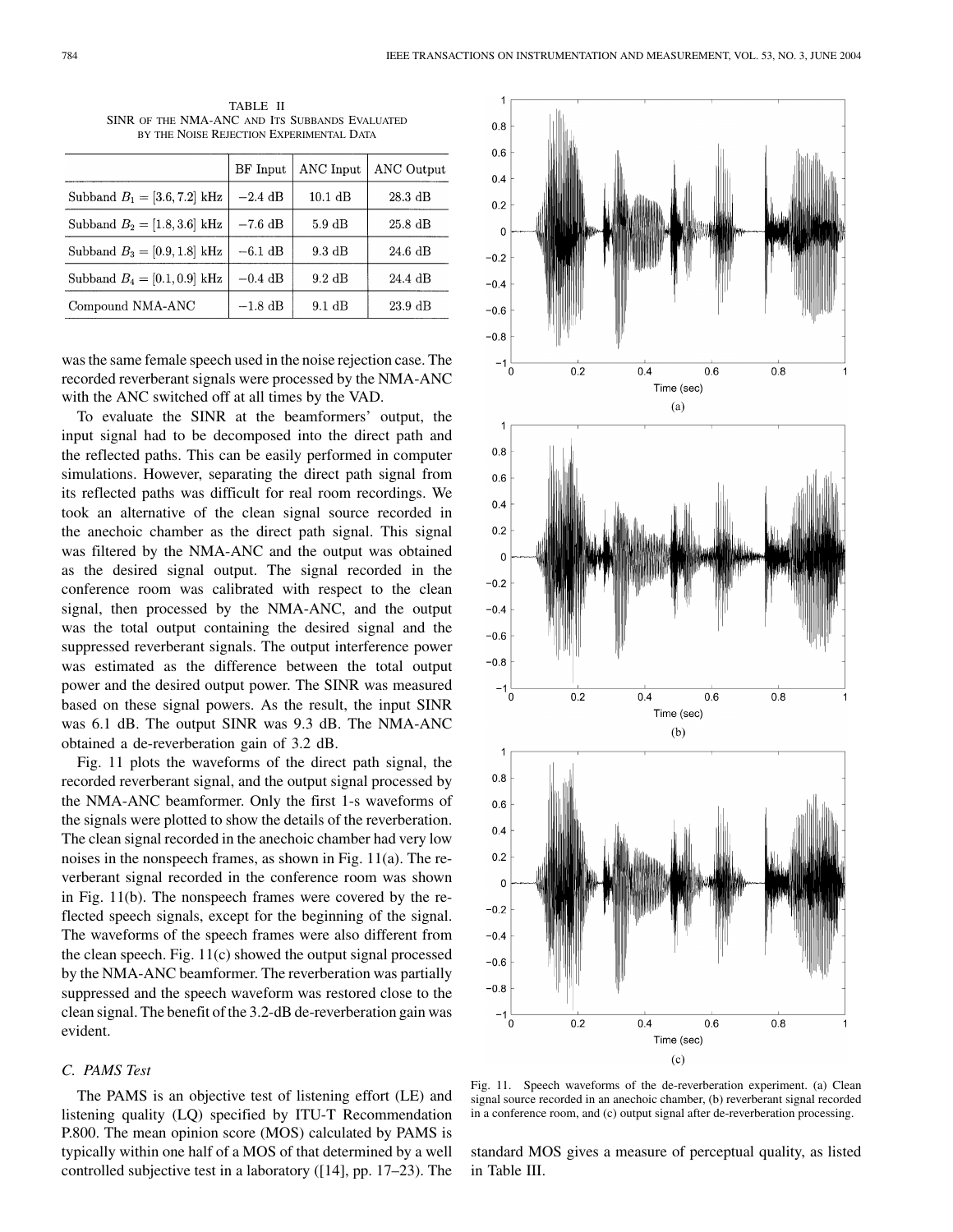TABLE III STANDARD MOS SCORES

<span id="page-9-0"></span>

|           | Listening Quality | Listening Effort                                    |
|-----------|-------------------|-----------------------------------------------------|
| 5         | <b>Excellent</b>  | Complete relaxation possible; no effort required    |
| Good<br>4 |                   | Attention necessary; no appreciable effort required |
| 3         | Fair              | Moderate effort required                            |
| 2         | Poor              | Considerable effort required                        |
|           | Bad               | No meaning understood with any feasible effort      |

TABLE IV LISTENING EFFORT (LE) AND LISTENING QUALITY (LQ) SCORES OBTAINED BY THE PAMS TEST.

|                |     | Noise Rejection | De-reverberation |     |
|----------------|-----|-----------------|------------------|-----|
|                | LE  | LQ              | LE               | LQ  |
| Array Input    | 1.8 | 1.0             | 2.9              | 2.4 |
| NMA-ANC Output | 4.2 | 3.5             | 3.5              | 3.1 |

A digital speech level analyzer (DSLA), a COTS product made by Malden Electronics, Ltd., was used to perform the PAMS test for the NMA-ANC. The clean speech signal source was used as the reference input to the DSLA. The input signal at the array's phase center and the output signals of the beamformers were the test signals fed separately to the DSLA. The resulting LE and LQ scores are listed in Table IV.

The results of the noise rejection experiments shows that the noisy input at the array had a LQ score of only 1.0. The NMA-ANC scheme improved the LQ to 3.5, which corresponded to the NR factor of 26.4 dB. The recorded reverberant input at the array had a  $LQ = 2.4$ . The output of the NMA-ANC achieved an LQ of 3.1, which corresponded to the de-reverberation gain of 3.2 dB. The LE scores were higher than the corresponding LQ scores. This was common to all experiments, according to [14]. All the results were within expectations. They verified the experimental results of the NMA-ANC.

#### V. CONCLUSION

This paper has proposed a near-field broadband adaptive beamforming scheme for intelligent computer telephony and teleconferencing applications, namely the NMA-ANC. An 11-element microphone array was designed for the [50, 7000] Hz band using 16-kHz sampling rate. The array consisted of four nested subarrays each having five elements to cover an octave subband. Each subband array employed several near-field DFS beamformers and an ANC. With the assistance of VAD, the proposed NMA-ANC is able to adaptively reject multiple interfering signals, attenuate the reverberant noises and avoid the desired signal cancellation.

Experiments of noise reject and de-reverberation have been performed in an anechoic chamber and a small conference room, respectively. A multichannel digital recording system has been developed using COTS products. The results of the experiments have shown that the NMA-ANC achieves a noise reduction factor of 26.4 dB and a de-reverberation gain of 3.2 dB. The PAMS test has also been carried out using a COTS digital speech level analyzer. The results have shown that the NMA-ANC can improve the listening quality from 1.0 to 3.5 in the interference rejection scenario and from 2.4 to 3.1 in the reverberant environment.

#### **REFERENCES**

- [1] E. M. Petriu, N. D. Georganas, D. C. Petriu, D. Makrakis, and V. Z. Groza, "Sensor-based information appliances," *IEEE Instrum. Meas. Mag.*, vol. 3, pp. 31–35, Dec. 2000.
- [2] R. C. Luo, C.-C. Yih, and K. L. Su, "Multisensor fusion and integration: Approaches, applications, and future research directions," *IEEE Sensors J.*, vol. 2, pp. 107–119, Apr. 2002.
- [3] D. Zotkin, R. Duraiswami, V. Philomin, and L. S. Davis, "Smart videoconferencing," in *IEEE Int. Conf. Multimedia Expo.*, vol. 3, 2000, pp. 1597–1600.
- [4] B. D. Van Veen and K. M. Buckley, "Beamforming: A versatile approach to spatial filtering," in *IEEE ASSP Mag.*, Apr. 1988, pp. 4–24.
- [5] J. G. Ryan, "Criterion for the minimum source distance at which plane-wave beamforming can be applied," *J. Acoust. Soc. Amer.*, vol. 104, no. 1, pp. 595–598, July 1998.
- [6] B. Widrow, K. M. Duvall, R. P. Gooch, and W. C. Newman, "Signal cancellation phenomena in adaptive antennas: Causes and cures," *IEEE Trans. Antennas Propagat.*, vol. AP-30, pp. 469–478, May 1982.
- [7] J. Huang, N. Ohnishi, and N. Sugie, "Sound localization in reverberant environment based on the model of the precedence effect," *IEEE Trans. Instrum. Meas.*, vol. 46, pp. 842–846, Aug. 1997.
- [8] Y. R. Zheng, R. A. Goubran, and M. El-Tanany, "A broadband adaptive beamformer using nested arrays and multirate techniques," in *Proc. IEEE DSP Workshop*, Hill County, TX, Oct. 2000.
- [9]  $\rightarrow$  "On constraint design and implementation for broadband adaptive" array beamforming," in *IEEE ICASSP*, Orlando, FL, May 2002.
- [10]  $\rightarrow$ , "A nested sensor array focusing on near field targets," in *Proc. IEEE Sensors Conf.*, Toronto, ON, Canada, Oct. 2003.
- [11] Y. R. Zheng, "Spatial-temporal subband beamforming for near field adaptive array processing," Ph.D dissertation, Carleton Univ., Ottawa, ON, Canada, 2002.
- [12] P. Mermelstein, "G.722, a new CCITT coding standard for digital transmission of wideband audio signals," *IEEE Commun. Mag.*, vol. 26, no. 1, pp. 8–15, Jan. 1988.
- [13] Product Information and User Guide [Online]. Available: http://www. midiman.com
- [14] *Digital Speech Level Analyzer User Guide*, Malden Electronics, Ltd., Revision 3.3, 1997–2000.

**Yahong R. Zheng** received the B.S. degree in electrical engineering from the University of Electronic Science and Technology of China, Chengdu, China, in 1987, the M.S. degree in electrical engineering from Tsinghua University, Beijing, China, in 1989, the Ph.D. degree in electrical engineering from Carleton University, Ottawa, ON, Canada, in 2002.

From 1989 to 1994, she was a Senior Member of the Scientific Staff with the Peony Electronic Group, Beijing, China. From 1994 to 1997, she held positions with GPS Solutions at Sagem Australasia Pty., Ltd., Sydney, Australia, and Polytronics Pty., Ltd., Toronto, ON, Canada. Currently, she is an NSERC Postdoctoral Fellow with the Department of Electrical and Computer Engineering, University of Missouri, Columbia. Her research interests include digital signal processing algorithms, array signal processing, and channel estimation and modeling for wireless communications. She has published a number of papers in international journals and conferences and holds two patents in China.